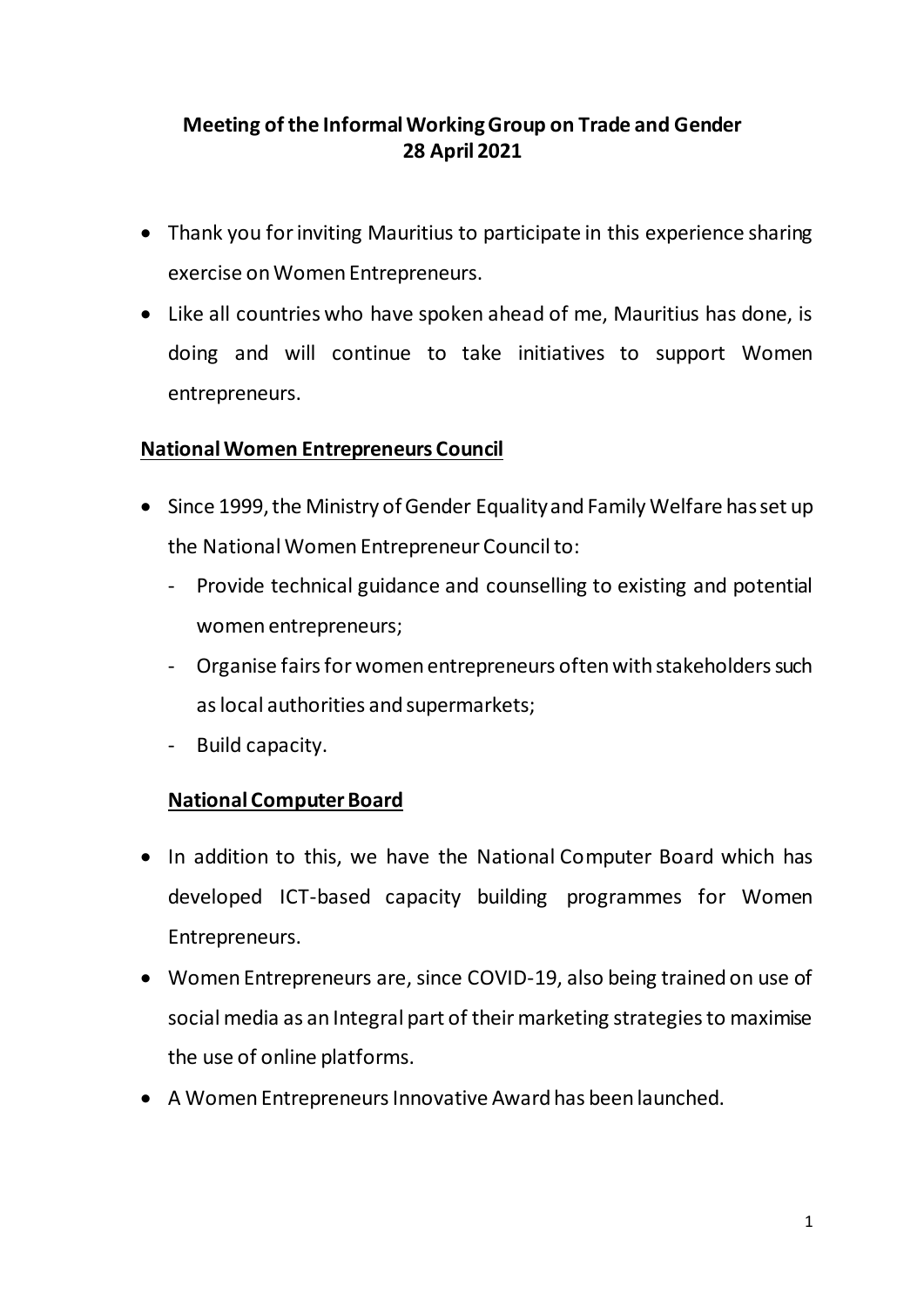## **Regional Activities**

• Beyond the national level, we encourage women entrepreneurs to participate in regional initiatives such as:

# **(a)The 50 Million African Women Speak Project**

- COMESA's 50 Million African Women Speak Project This project goes back to 2015 and This come about follow a study of the African Development Bank in 2014 that shows that 70% of women in Africa were financially excluded.
- It is a 24 million USD project thatwas conceived as an online multinational networking platform for women entrepreneurs providing access to different financial and non-financial services.
- The project is funded by the African Development Bank, COMESA, EAC (East African Community) and ECOWAS (Economic Community of West African States) and is being implemented in 36 African countries.

# **(b)COMESA Federation of National Associations of Women in Business**

- The COMESA Federation of National Association of Women in Business which promotes programmes that integrate women into trade and development activities in the region.
- This Federation was previously known as FEMCOM and draws from Article 154 and 155 of the Treaty establishing COMESA (the Common Market for Eastern and Southern Africa). It has 20 Member Countries.

What I share with you is what all of us share in Common Initiative.

• I believe there should be time when we as women decision makers can make a difference and we need to seize these opportunities. I want to share a story with you.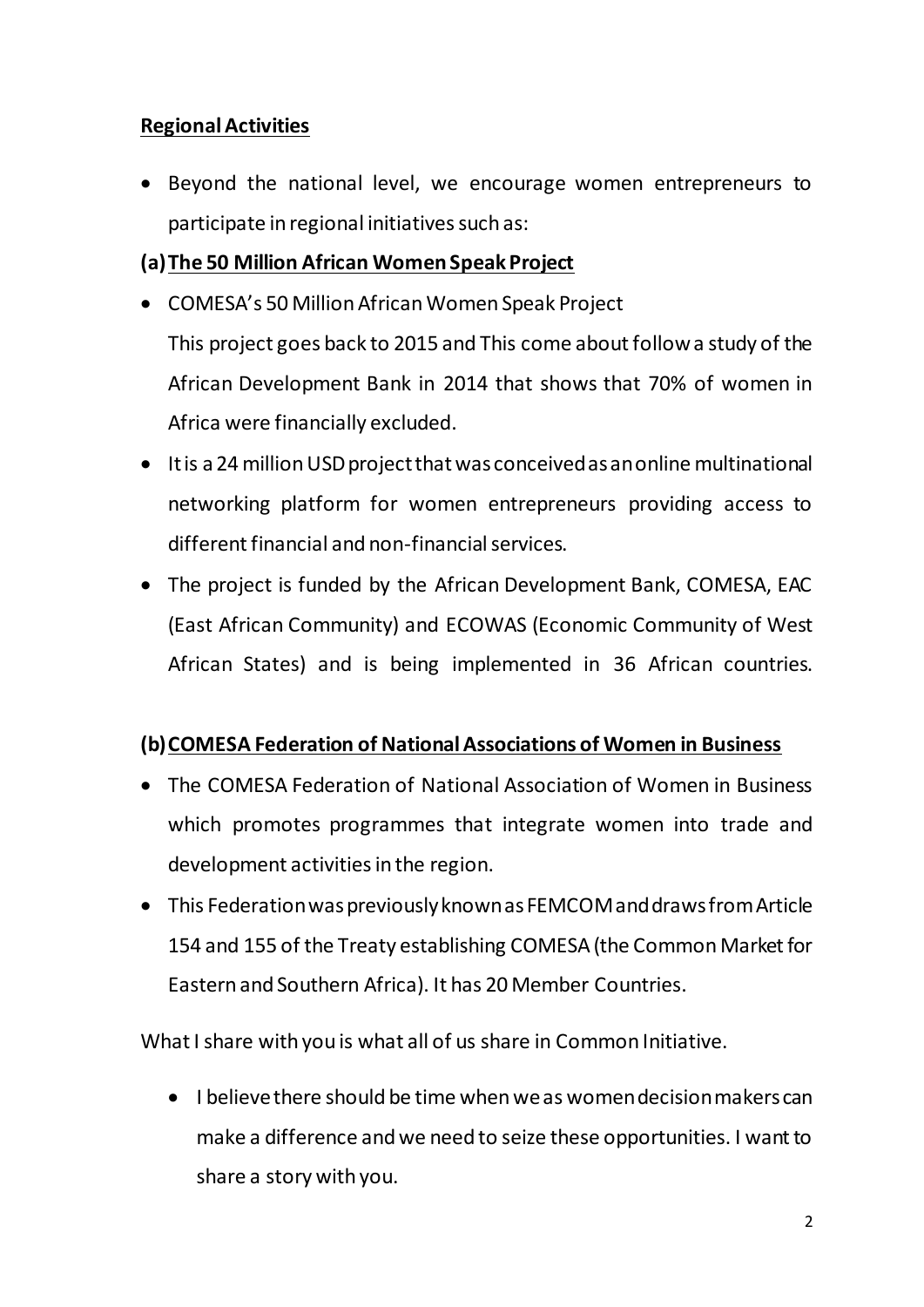- In recent year during the Joint Commission held between Mauritius and Kenya, the Minister of Foreign Affairs, Monica Juma, an amazing woman, expressed her concern that Mauritius was still applying SPS restrictions on imports of avocado from Kenya when the disease to which the avocados had been subjected had long been dealt with by the Kenyan authorities.
- Although we dealt with all other issues under consideration by the Joint Commission without problem, issues which had much higher financial significance, we were intrigued as to why the Minister kept coming back to the avocado issue. I meant Mauritius is a very small market so how many avocadoes could one sell when Mauritius itself produces avocadoes. However, Mauritius can be an interesting platform to export to other countries given its numerous trade agreements with some bring countries.
- Well it was only in a meeting in the office of Minister Juma that we understood that these avocados were cultivated principally by Kenyan women – Remember that half of the agriculture labour force in Africa are Women. Well, in Kenya, Women constitute a significant part of the smallholder farms sometimes no bigger than 0.2 hectares. In fact, 60-80% of labour in households and agriculture in Kenya are women. However, women rarely have ownership over avocado trees which are mainly owned by male households. The Kenya authorities are working to ensure women farmers participate at all levels of avocados production.